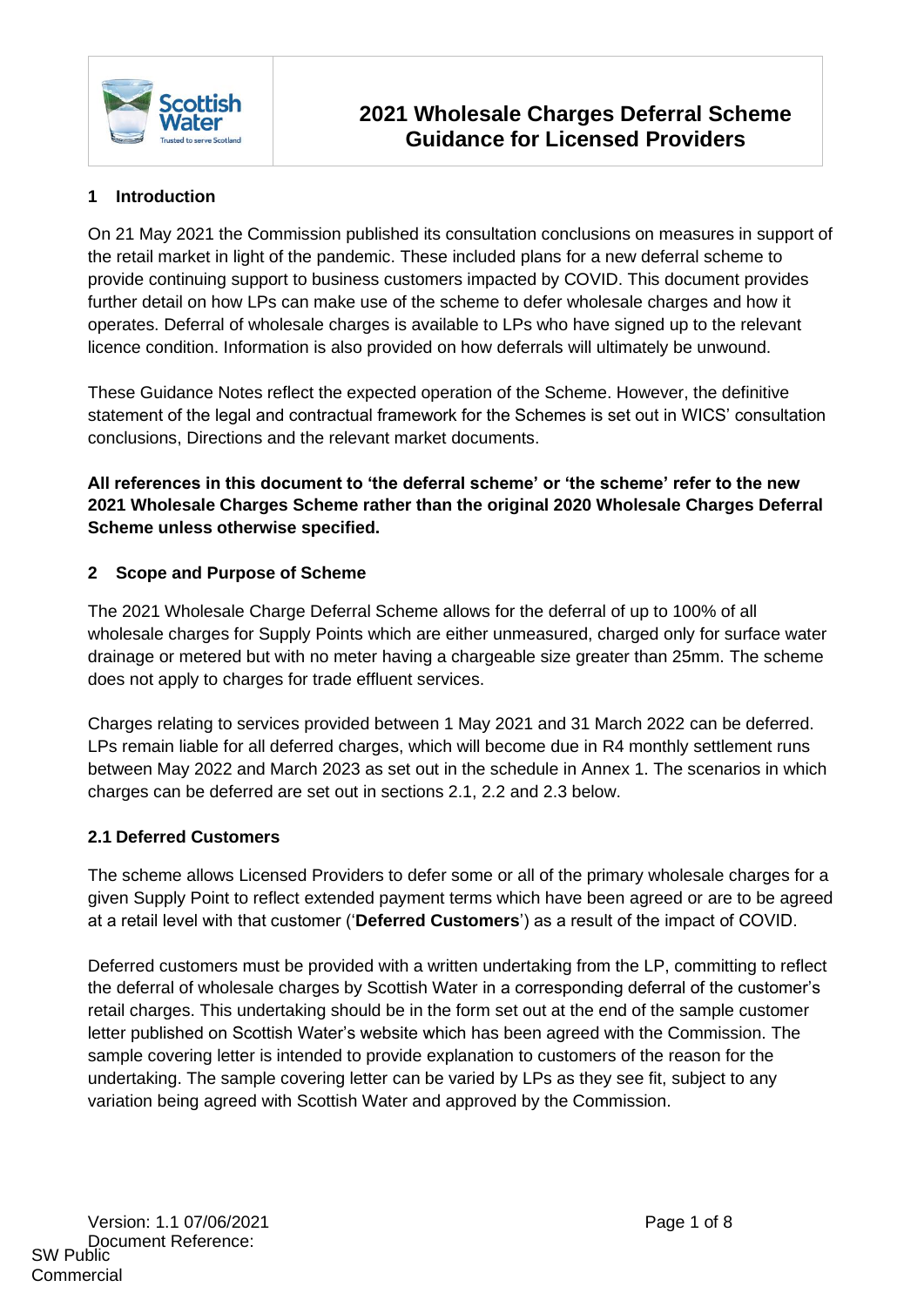

## **2.2 Non-engaging Customers**

Licensed Providers are also able to apply for deferral of some or all wholesale charges for Supply Points where:

- retail charges are unpaid and overdue;
- the customer has not responded to LP efforts to engage during COVID regarding outstanding payments (so has not agreed to extended payment arrangements);
- by the date of application for deferral, debt recovery actions have been initiated by the LP; and
- no more than 6 months have elapsed since the start of debt recovery actions ('**Non-engaging Customers**').

For Non-engaging Customers, the deferral shall apply to charges for services provided from the start of the scheme (1 May 2021).

#### **2.3 Unmeasured volumetric charges**

Licensed Providers continue to be able to apply for support for unmeasured Supply Points which have been adversely impacted by COVID. Unmeasured customers who have requested the installation of a meter but this has either not been physically practical or has not yet been completed, can apply for volumetric charges to be turned off for the duration of the scheme. These charges will be waived rather than deferred. These customers will be identified as those either already charged based on a pseudo meter, those which have been surveyed via the gaps process and confirmed as not feasible to be metered or those with an open reassessment request. This support is not available to **Non-engaging Customers**.

Licensed Providers should notify Scottish Water at the point that the customer is able to restart trading and volumetric charges turned back on.

#### **3 Cap on Deferrals**

By default, Scottish Water will cap the value of wholesale charges which can be deferred in any given month in relation to sections 2.1 and 2.2 above at 10% of a Licensed Provider's total eligible charges for that month.

Eligible charges are the primary charges associated with all Supply Points registered to the Licensed Provider which are within the scope of the scheme (i.e. <=25mm metered, unmetered or surface drainage only Supply Points as set out in section 2 above), including the value of any charges already deferred under the new 2021 WCDS scheme.

*For example, if an LP's monthly charges for eligible Supply Points would have been £1 million before deferrals, comprising £950K in undeferred wholesale charges and £50K of agreed deferrals, the total Eligible Charges will be £1m and the monthly cap will be £100K i.e. 10% of £1 million.*

If a Licensed Provider wishes to apply for cap on deferrals higher than the default 10%, additional credit security would be required. To ensure no detriment to Scottish Water, the value of the credit security would need to cover the incremental value of the cap above 10%.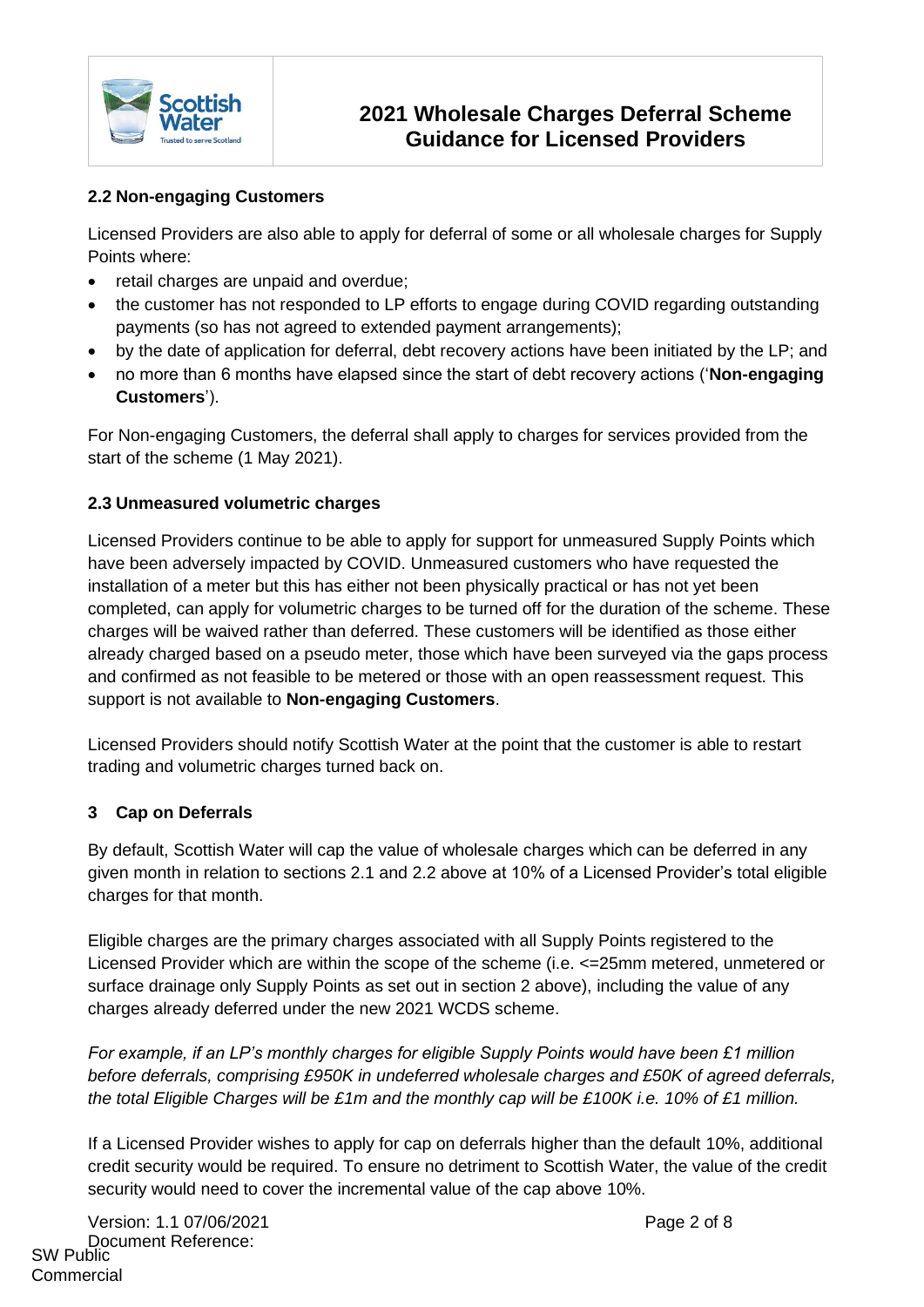

The forms of credit security could include cash security account, guarantee, letter of credit and surety bond from a party with an Investment Grade credit rating, on terms acceptable to SW.

## **4 Removal of deferral – change of circumstances**

Licensed Providers should notify Scottish Water within 5 Business Days in the event of any of the following changes of circumstances:

- a **Deferred Customer** has agreed that no further retail charges will be deferred, in which case the D2006 Section 29E discount for the Supply Point will be reverted to 0% effective from the date that retail deferrals have ended;
- a **Deferred Customer** has repaid all previously deferred retail charges relating to the period of the scheme (from 1 May 2021 to 31 March 2022), in which case the D2006 Section 29E discount for the Supply Point will be reverted to 0% with backdated effect, removing any previously applied wholesale deferrals;
- a **Non-Engaging Customer** has engaged with the LP and agreed extended payment terms in which case the SPID will be re-designated as a Deferred Customer;
- a **Non-Engaging Customer** has paid any outstanding retail charges relating to the period of the scheme (from 1 May 2021 to 31 March 2022), in which case the D2006 Section 29E discount for the Supply Point will be reverted to 0% with backdated effect, removing any previously applied wholesale deferrals;
- an **Unmeasured Customer** whose volumetric charges have been removed under the terms of the scheme has been able to reopen, in which case the D2015 SPID Vacant data item will be reverted to 'Occupied' effective from the date of the change of circumstances; and
- any Supply Point with deferred charges switches to another Licensed Provider during the scheme, in which case the deferral will end, effective from the date of transfer.

For a **Non-Engaging Customer**, where 6 months have elapsed since 1 May 2021 and the Licensed Provider has not notified Scottish Water of the agreement of extended payment terms with the customer, the D2006 Section 29E discount will be reverted to 0% with backdated effect, removing any previously applied wholesale deferrals. No deferrals will therefore apply to **Non-Engaging Customers** beyond 1 November 2021.

Following the removal of deferral in the Central Systems in any of the scenarios described above, the wholesale charges will become due via the normal settlement process i.e. following the next scheduled settlement run for any period for which deferral has been removed.

The % deferral applied at a Supply Point can be changed during the scheme but only with effect from that date forward.

#### **5 Removal of deferral – end of the scheme**

All deferred charges which remain outstanding will be repaid in instalments during 2022/23 via additional R4 settlement runs scheduled by the CMA. Prior to each R4 run the D2006 Section 29E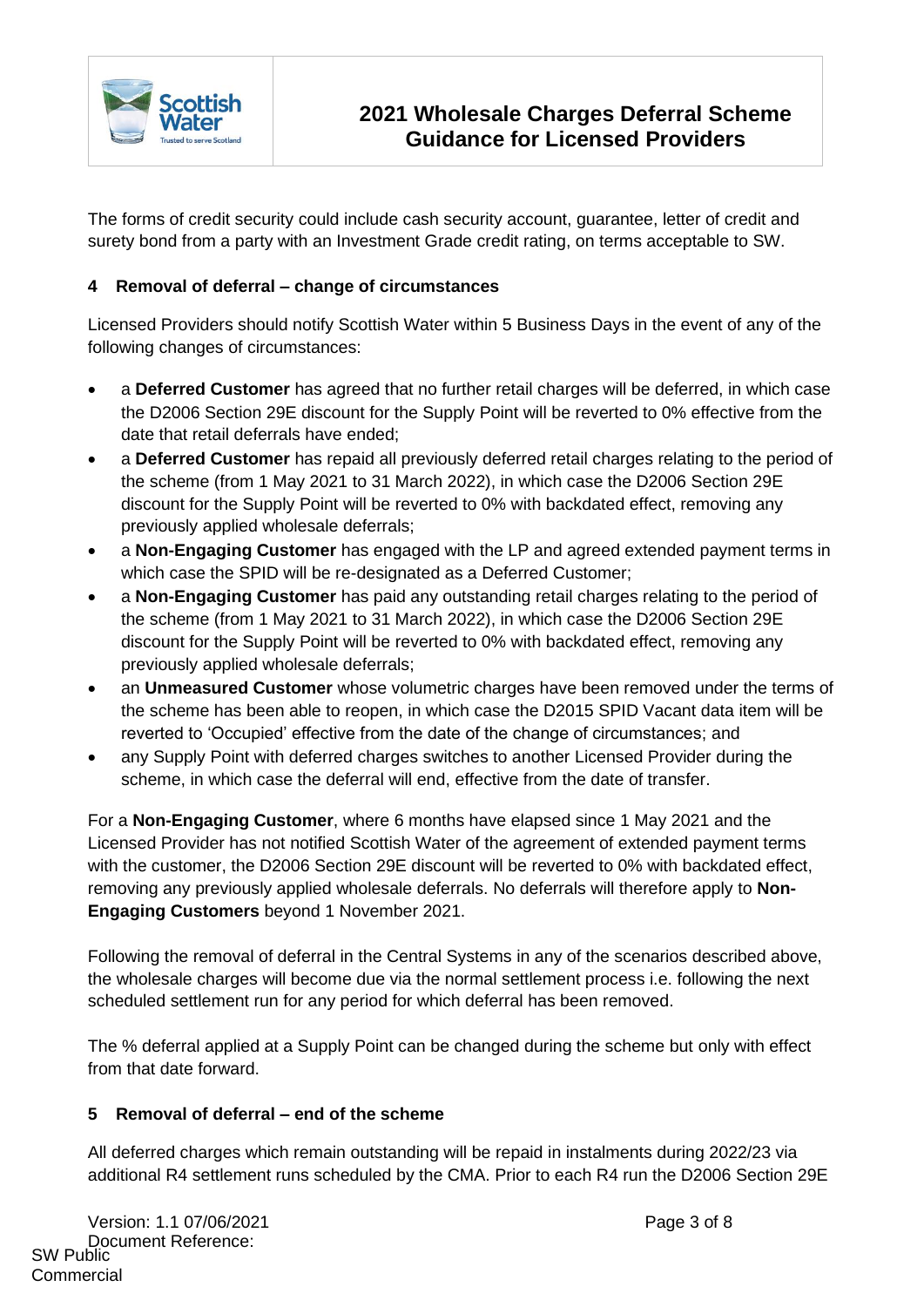

# **2021 Wholesale Charges Deferral Scheme Guidance for Licensed Providers**

Discount will be reduced to 0% by Retrospective Amendment for that month so that the settlement report includes the previously deferred charges. Annex 1 sets out the timing of the R4 runs.

## **6 How to apply**

Applications can be submitted via e-mail to WCDS@scottishwater.co.uk in a bulk flat file format. Copies of the templates and a technical document providing details on file content and submission are available on Scottish Water's website at https://www.scottishwater.co.uk/business-anddevelopers/licensed-providers/whats-new/coronavirus.

LPs will be required to provide the supporting information listed in the technical document for each SPID included in the application as well as a declaration with each batch application. The LP's declaration will confirm that all SPIDs included in the application are eligible for support under the terms of the scheme.

LPs will be able to submit applications until 31 March 2022.

Applications can be submitted up to once per business day and there is no limit on the number of SPIDs that can be included in a single application template.

LPs will be required to submit a separate file template for each element of the scheme:

- Wholesale Charges Deferral ('COVID Charges Deferral' template)
- Exception process for volumetric adjustment at unmeasured premises that have requested reassessment ('COVID Vacancy (UNM)' template)
- Change of SPID from '**Non-Engaged Customer**' to '**Deferring Customer**'
- Change of deferral %
- Removal of deferral exiting the scheme

Each email application submission to Scottish Water can include any or all of the templates listed above. The template formats and structure are fixed and should not be modified, otherwise the applications will not process.

#### **7 How Scottish Water will process applications**

All applications will be acknowledged by e-mail within 1 business day, confirming receipt of the included templates and the number of SPIDs within each template. Acknowledgement will be sent to the originating e-mail address.

Scottish Water will check the inclusion of a valid declaration with all applications and will verify the completeness and validity of SPID level data provided in all applications. Scottish Water will exercise appropriate and reasonable judgment to ensure customers who are affected by the coronavirus outbreak benefit in line with the spirit of the scheme. Other market and SAA data will also be referenced to check the validity of all applications. Applications will not be expected from businesses continuing to operate as normal during the COVID-19 restrictions and Scottish Water reserves the right to refuse applications for customers that have not been adversely affected by the crisis (e.g. hospitals, supermarkets).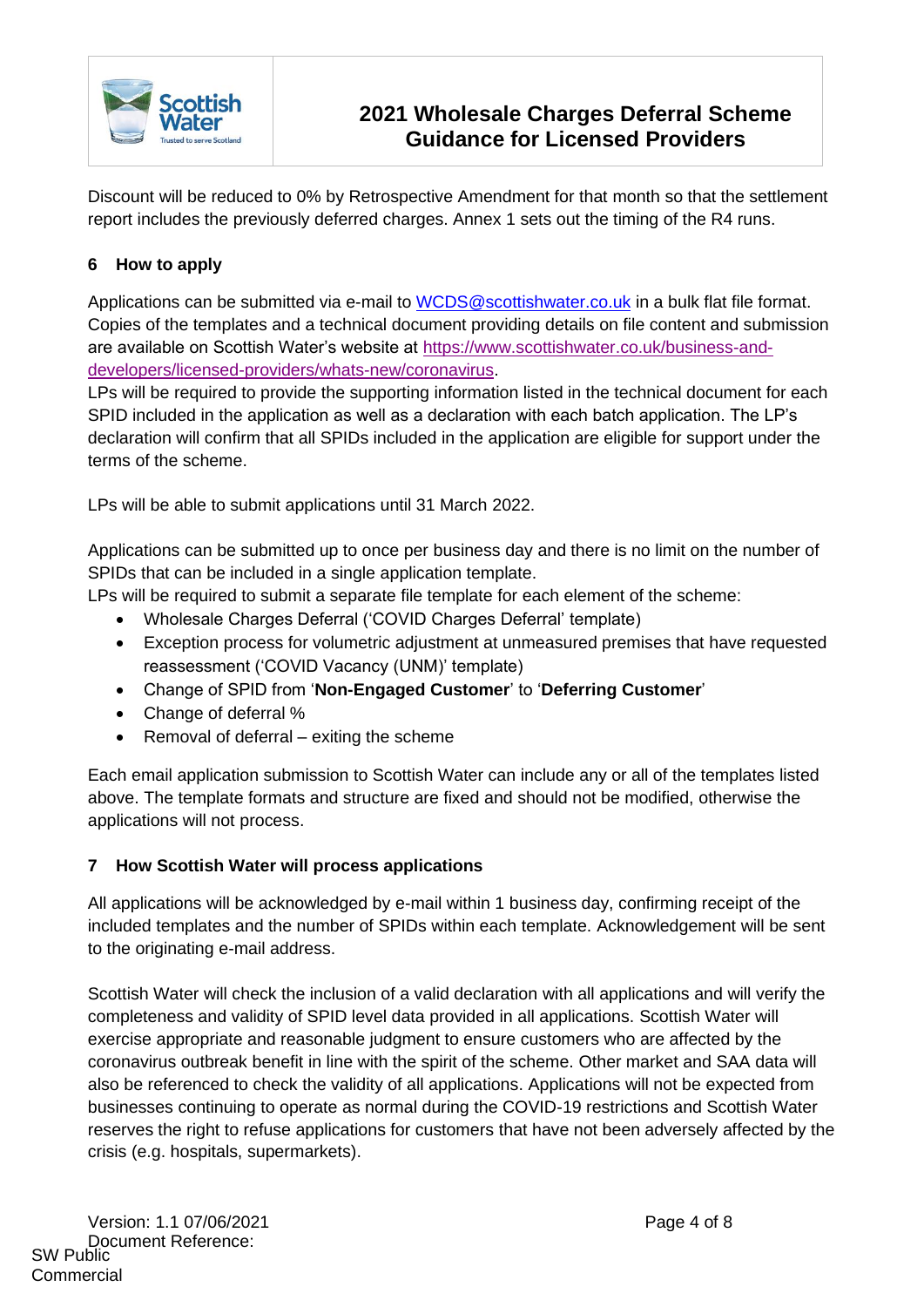

# **2021 Wholesale Charges Deferral Scheme Guidance for Licensed Providers**

Applications will be checked to ensure that all included SPIDs are either:

- unmeasured (including SPIDs with reassessed charges);
- charged for property drainage only; or
- metered and with no meter at the Supply Point having a chargeable size greater than 25mm.

Scottish Water will review the value of the applications against the Licensed Provider's existing deferrals and their deferral cap. Applications which would cause the value of deferrals to exceed the cap will not be accepted.

Following these checks Scottish Water will issue the LP with a response indicating for each SPID in the template whether the application has been approved or rejected. Where rejected, reasons will be provided. SW will retain the right for retrospective audit of applications and for the removal of deferral if information is subsequently found to have been incorrect.

#### **8 Timescales for response and submission deadlines**

Scottish Water will endeavour to process CMA updates in response to applications within 5 business days. Larger applications will be processed as quickly as is practical and likely timescales will be discussed with the LP.

#### **9 How approved deferrals will be applied in the Central Systems**

#### **9.1 Wholesale Charge Deferrals**

Deferrals will be applied in the Central Systems by setting the D2006 Section 29E data item to up to 100% from the effective date for a given SPID specified in the application (being 1 May 2021 at earliest).

#### **9.2 Unmeasured Volumetric charges**

The removal of volumetric charges at unmeasured Supply Points will be applied by the LP turning the 'SPID Vacant' data item D2015 to true from the effective date specified for the SPID in the application (being 24 March 2020 at earliest).

The Licensed Provider should include 'WCDS' in the D4003 Text Comment field of the T12.1 transaction in order to identify that the transaction relates to the deferral scheme rather than because the premises is vacant as defined in CSD0104.

#### **9.3 BAU Vacancy Changes**

Additional Central Systems validation introduced in MCCP251-CC meant that it was only possible for an LP to change the 'SPID Vacant' data item D2015 to true if a valid WCDS code, supplied by Scottish Water, is included in the D4003 Text Comment field of the T12.1 transaction. This validation is being removed following the start of the new 2021 WCDS scheme in June 2021.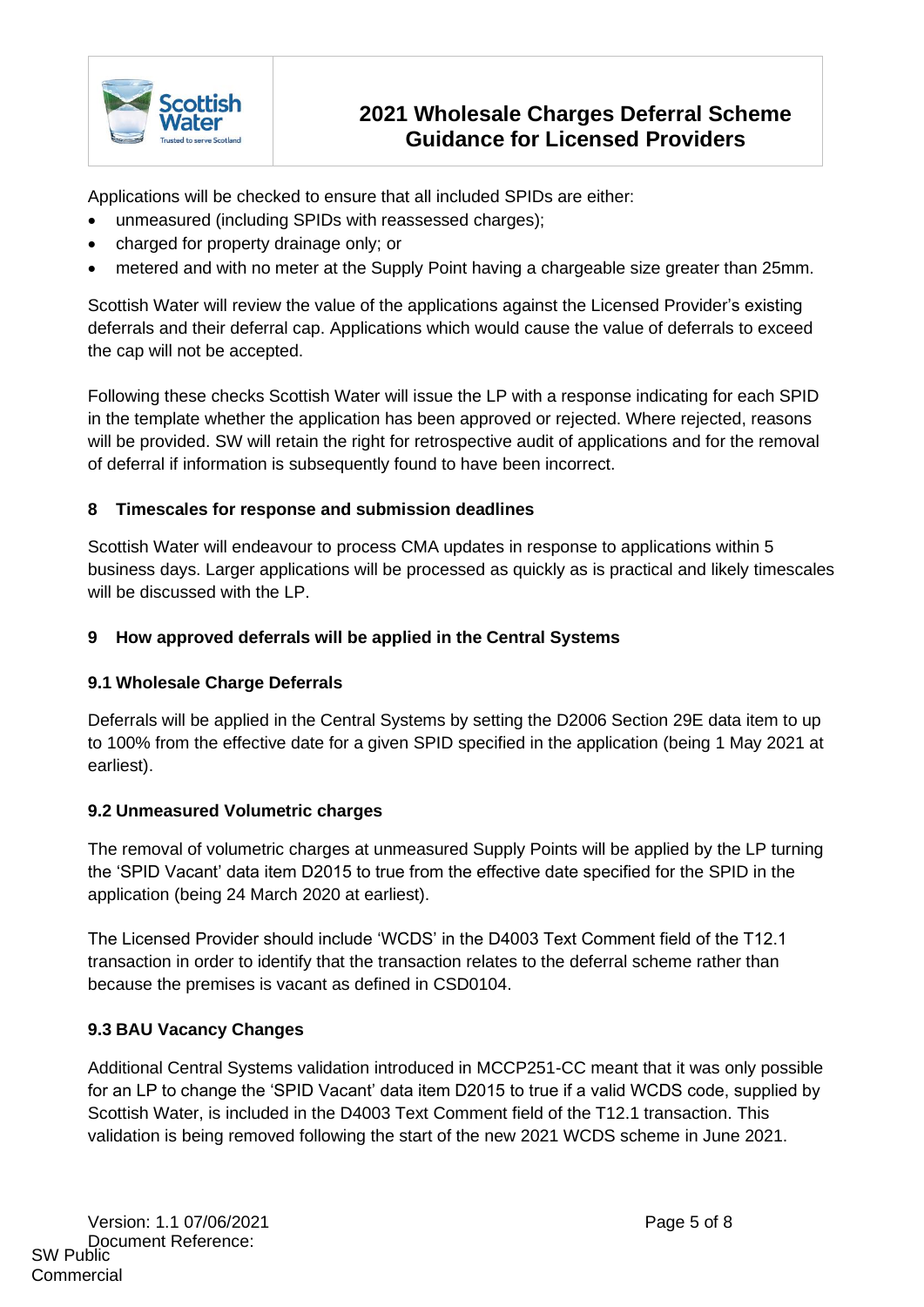

## **10 Invoicing, Deemed Charges and Repayments**

#### **10.1 Deferral of charges**

Once deferrals have been applied in the Central Systems, the corresponding reduction in wholesale charges for each individual SPID will be reflected in any subsequent settlement reports for the periods covered by the deferral for that SPID.

## **10.2 Deemed Charges**

Scottish Water will additionally issue invoices to Licensed Providers for Deemed Charges, reflecting an estimate of the value of the deferred charges. These invoices will not be payable at the time of issue and are issued to provide a record of the value of the deferred charges in case the LP should become insolvent prior to repayment.

A Deemed Charge invoice will be issued for each P1, R1, R2 and R3 settlement run relating to the months May 2021 to March 2022 inclusive where deferrals are applied or have previously been applied to any SPIDs registered to the Licensed Provider in that month.

Deemed charges will be based on additional reports run by the CMA as a value-added service showing the charges which would have applied had no deferral applied to the SPID.

Deemed Charges invoices will be cancelled when the deferred charges become repayable and are invoiced via R4 runs in the normal settlement processes as set out below.

#### **10.3 Repayment of deferred charges**

Following the removal of deferral in the Central Systems before the end of the scheme in any of the scenarios described in section 4 above, the wholesale charges will become due via the normal settlement process i.e. following the next scheduled settlement run for any period for which deferral has been removed.

All deferred charges which remain outstanding at the end of the scheme on 31 March 2022 will be repaid in instalments during 2022/23 via additional R4 settlement runs scheduled by the CMA. Prior to each R4 run the D2006 Section 29E Discount will be reduced to 0% for all SPIDs by Retrospective Amendment for that month so that the settlement report includes the previously deferred charges. Annex 1 sets out the timing of the R4 runs. Once an invoice is issued on the basis of the R4 settlement run, the deemed charges invoice will be cancelled.

#### **11 Transition Arrangements for the previous 2020 WCDS**

#### **11.1 Fixed Charge Deferrals for the previous 2020 WCDS**

At the commencement of the new 2021 WCDS scheme, all fixed charge deferrals under the previous 2020 WCDS will be removed, effective from 30 April 2021. For any Supply Points which should be transferred into the new deferral scheme with effect from 1 May 2021, Licensed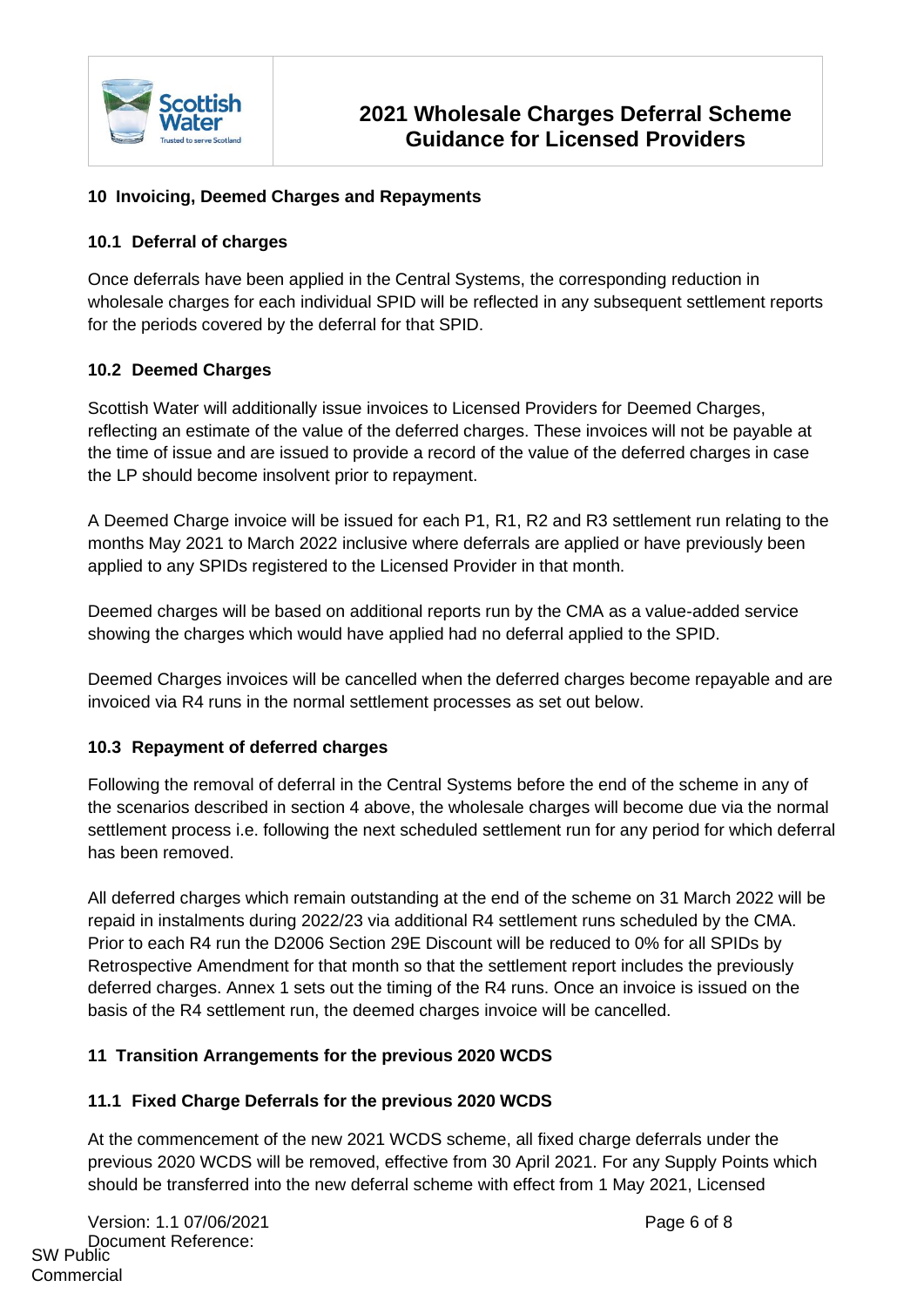

Providers can submit an application for deferral following the process set out in section 6 above. Any customers transferring into the new scheme will have charges deferred effective from 1 May 2021.

## **11.2 Volumetric Charge Deferrals for the previous 2020 WCDS**

The adjustment of volumetric charges under the previous 2020 WCDS will not apply to charges for any services supplied after 30 April 2021. Where Supply Points are eligible for continuing support under the new scheme this will be available via the deferral of up to 100% of charges as set out above.

At the commencement of the new 2021 WCDS scheme, Licensed Providers will be provided with a list of all Supply Points registered to them which are currently subject to a volumetric charge deferral under the previous 2020 WCDS. Licensed Providers will be asked to change the D2015 SPID Vacant data item to 'Occupied' except where the SPID has become a Vacant Premises as defined in section 2 of CSD0104 Maintain SPID Data. The SPID should be turned to 'Occupied' effective from the date that the SPID first entered the previous 2020 WCDS i.e. with backdated effect.

Any actual meter readings taken since the start of the previous 2020 WCDS scheme and which had not previously been submitted to the CMA under the terms of that scheme should be sent to the Central Systems at the same time.

#### **11.3 Unmeasured Volumetric Charge Removal for the previous 2020 WCDS**

At the commencement of the new 2021 WCDS scheme, Licensed Providers will be provided with a list of all unmeasured Supply Points registered to them which are currently subject to the removal of volumetric charges under the previous 2020 WCDS.

Licensed Providers will be asked to confirm which Supply Points continue to be adversely impacted by COVID and should therefore be transferred into the new 2021 WCDS scheme with effect from 1 May 2021 by submitting an application for deferral following the process set out in section 6 above. Licensed Providers will be asked to amend the D2015 SPID Vacant data item to 'Occupied' for all other SPIDs that are within the previous 2020 WCDS with effect from 1 May 2021 or any earlier date from which the customer was able to reopen.